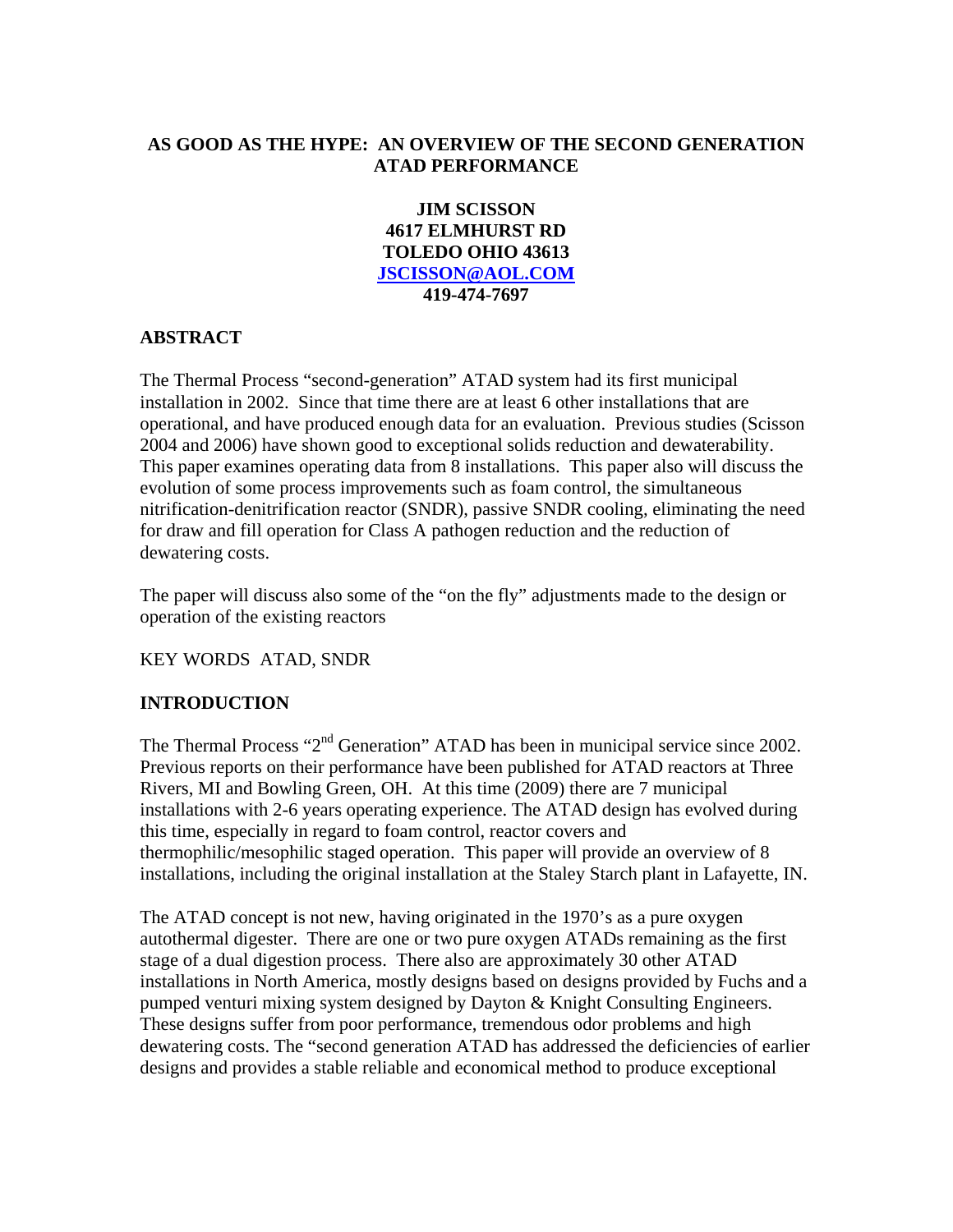quality biosolids. Differences between  $2<sup>nd</sup>$  generation ATAD and previous iterations of the ATAD are:

- The Thermal Process ATAD has a thermophilic SRT of 10-14 days, single stage, instead of shorter detention times (2-4 days) with 2 or three stages (6-12 days total)
- Use of pressurized (blower) air for aeration instead of aspirated air or pure oxygen.
- Sufficient aeration pressure to minimize anaerobic conditions and odor production
- Aeration control based on oxidation reduction potential (ORP)
- Non-mechanical foam control
- A mesophilic aeration stage of 8-10 days following the thermophilic stage. The mesophilic stage provides an addition 10-15% solids reduction, is part of the odor control system, and improves the ATAD biosolids dewatering characteristics. This mesophilic stage is called a Simultaneous Nitrification/Denitrification Reactor (SNDR). This innovation is the key to improved performance.

## **What is an SNDR?**

The SNDR provides additional reactor volume at mesophilic temperatures. Figure 1 shows a schematic of a typical SNDR. In the original SNDR a sidestream of the reactor contents is cooled by a cold water to biosolids heat exchanger. The cooled biosolids are sprayed down into the tank headspace, losing heat and dissolving ammonia from the air in the headspace back to the tank liquid contents.

The SNDR can act as part of the odor control system if the off gas from the ATAD reactor is piped to the SNDR headspace. The off gas can have an ammonia concentration in excess of 900 ppmv. The cooled biosolids from the sprayer provide up to a 50% reduction in ammonia and humidify the off gas for further treatment in the biofilter.

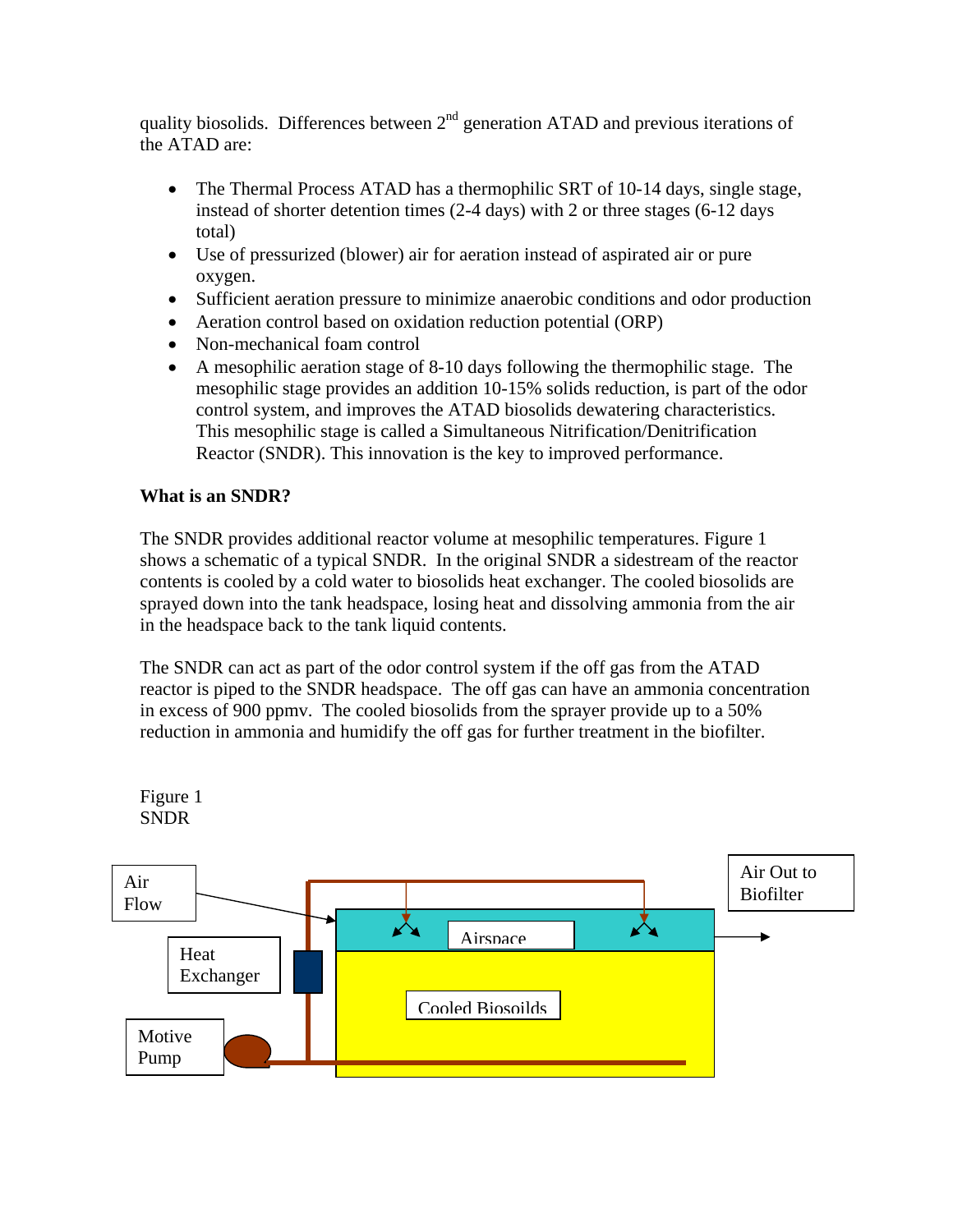The SNDR provides additional detention time, which improves solids reduction, and improves the chemistry of the biosolids for dewatering. There will be some discussion of this at the end of the paper.

## **ATAD Site Overviews**

The 8 plants studied include one industrial plant and 7 municipal plants. The municipal plants range in size from 2.5 MGD to approximately 12 MGD. Six of the municipal plants are conventional activated sludge, one is a membrane bioreactor (MBR) and one is an Actiflo/Biostyr plant, or, ballasted flocculation followed by a biological aerated filter. Table 1 shows the capacity of each plant, the year installed, what the ATAD replaced and whether or not it was a retrofit

| Plant               | Capacity       | Date In | Process   | New Or       | Liquid Or    | Type Of     |
|---------------------|----------------|---------|-----------|--------------|--------------|-------------|
|                     | Dry            | Service | Replaced  | Retrofit     | Cake         | Solids      |
|                     | <b>TPD</b>     |         |           |              | Storage/Re   | Processed   |
|                     |                |         |           |              | Use          |             |
| Staley,             | 15             | 1995    | None      | <b>New</b>   | Cake         | <b>TWAS</b> |
| Lafayette IN        |                |         |           |              |              |             |
| <b>Three Rivers</b> | $\overline{4}$ | 2002    | Anaerobic | Retrofit     | Cake         | Primary +   |
| MI                  |                |         | Digestion |              |              | $TWAS +$    |
|                     |                |         |           |              |              | septage     |
| Yorkville IL        | $\overline{2}$ | 2004    | Aerobic   | <b>New</b>   | Cake         | <b>TWAS</b> |
|                     |                |         | Digestion |              |              |             |
| Bowling             | 8              | 2005    | Aerobic   | Retrofit     | Liquid       | Cosettled   |
| Green OH            |                |         | Digestion | plus         | storage plus | Primary $+$ |
|                     |                |         |           | <b>New</b>   | dewatering   | $WAS +$     |
|                     |                |         |           | <b>Tanks</b> |              | septage     |
| Morehead            | 3              | 2005    | Anaerobic | <b>New</b>   | Cake         | Cosettled   |
| KY                  |                |         | Digestion |              |              | Primary +   |
|                     |                |         |           |              |              | <b>WAS</b>  |
| Delphos OH          | 4.5            | 2006    | Anaerobic | <b>New</b>   | Cake         | <b>TWAS</b> |
|                     |                |         | Digestion |              |              |             |
| Heart of the        | 11             | 2007    | Anaerobic | Retrofit     | Liquid       | Cosettled   |
| Valley, WI          |                |         | Digestion |              | storage      | Primary $+$ |
|                     |                |         |           |              |              | <b>WAS</b>  |
| Marshall MN         | 6              | 2006    | Anaerobic | Retrofit     | Liquid       | Cosettled   |
|                     |                |         | Digestion |              | storage      | Primary +   |
|                     |                |         |           |              |              | <b>WAS</b>  |

Table 1 ATAD Plant Characteristics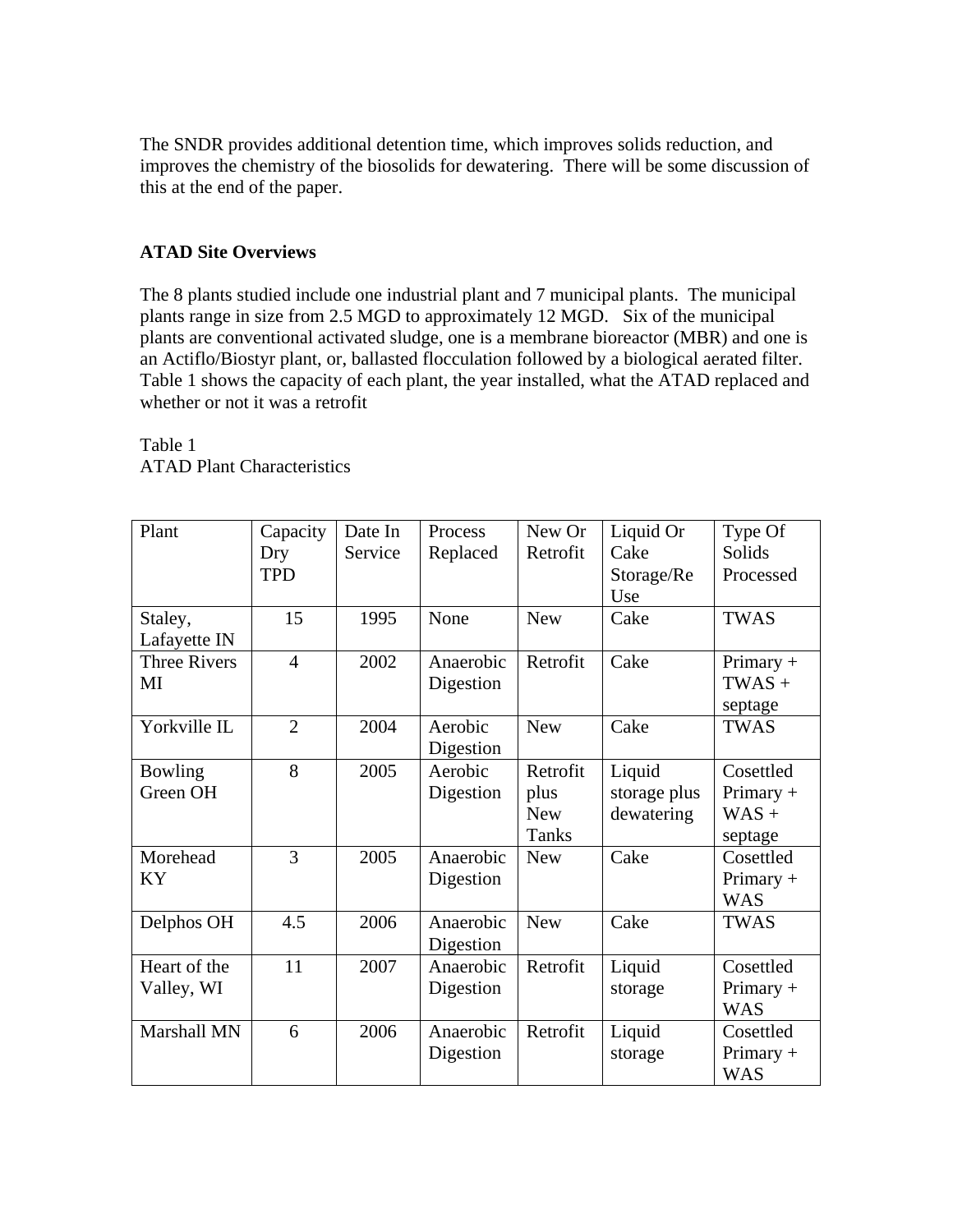**Staley Starch, Lafayette, Indiana (15 TPD).** The Staley plant is the site of the first "second generation" ATAD system. The Staley Company uses activated sludge to treat waste from the starch plant. Undigested waste activated sludge (WAS) was previously dewatered to 12% solids, trucked to a lagoon, reliquefied, and land applied. The dewatering operation ran 24 hrs/day, 7-days/ wk. There were numerous odor complaints near the land application sites. Staley commissioned the founders of Thermal Process Co. to design something to solve their problem. .

Innovations: As this is the original installation, it can be said that everythingon the project is an innovation. Technology unique to this installation includes:

- Fiberglass covers
- Sonic horns for foam control
- Off-gas diverted to the aeration basin

Problems

- It was difficult to seal the fiberglass covers and heat loss is a problem in cold weather
- The sonic horns used for foam control can crumble the concrete

### Results

After the ATAD system was put on-line the dewatering operation schedule was reduced from over 160 hrs/wk to 24 hours/wk, the cake solids improved from 12% to 18%, and the biosolids cake was trucked to a composting operation and mixed with horse stall waste and sold as compost.

**Three Rivers, Michigan (4 TPD).** Three Rivers, MI is the first municipal "second generation" ATAD. This ATAD system was installed to replace the failing anaerobic digesters and to reduce odor complaints. The ATAD was constructed in the existing biosolids storage tanks, and an existing garage. The ATAD processes primary sludge, thickened waste activated sludge and septage .

Innovations. Innovations at Three Rivers MI included:

- First municipal installation (Figure 1)
- Treats primary solids, TWAS and septage
- Foam control by Foam-Cone<sup>TM</sup>. Surface foam is sucked into a cone and directed to the suction of a high-pressure pump, that pumps the foam back to the ATAD at high velocity, that entrains the foam into the liquid and beats down the foam layer as well.
- First dedicated storage and cool-down tank.
- First Thermal Process biofilter (figure 3). The biofilter consists of a separate humidification chamber and a biofilter. The biofilter is installed in a concrete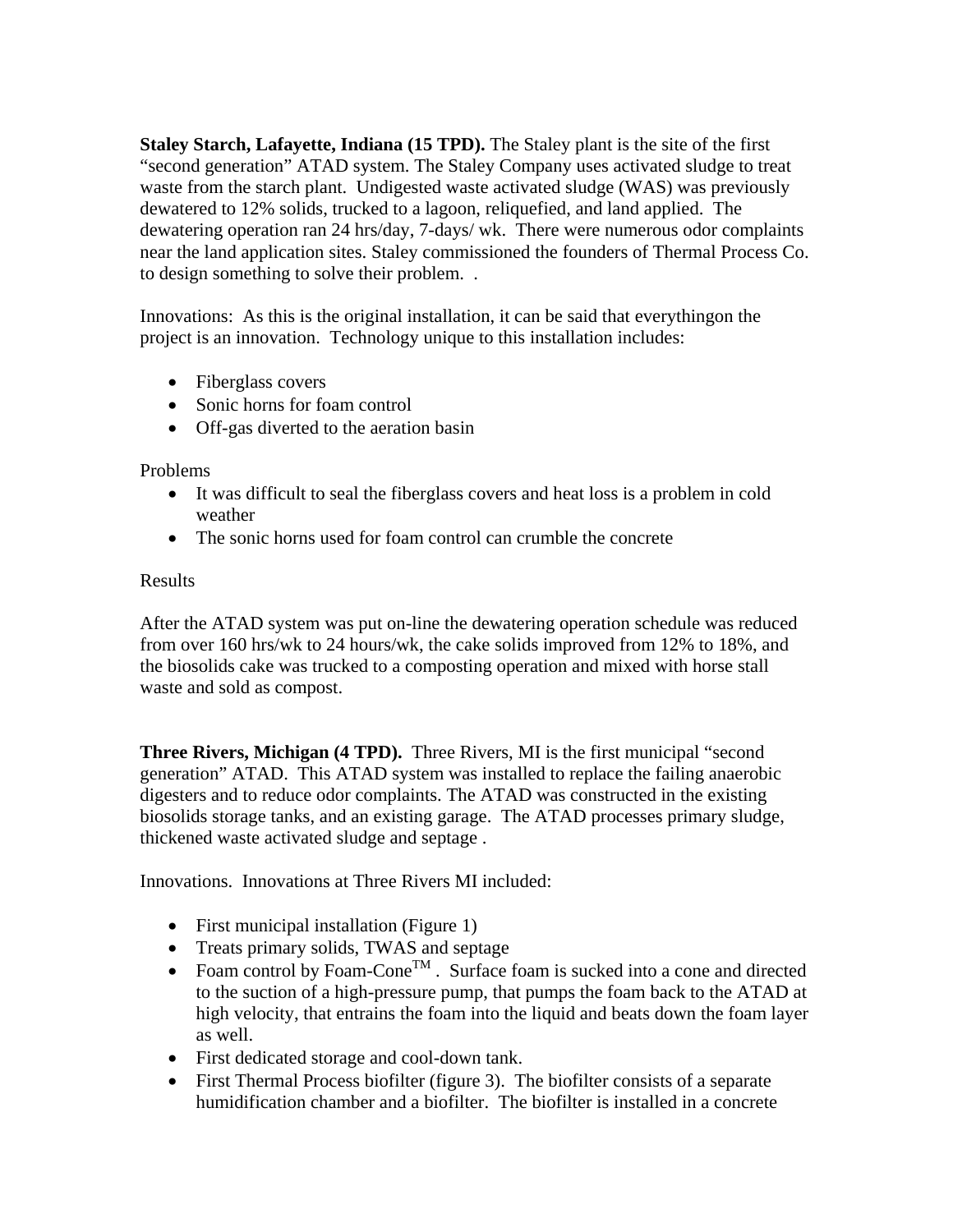tank with a plenum to distribute the air and a media of coarsely shredded tree roots.

- The processing of primary sludge thickened WAS and screened septage.
- "Triple Redundancy" Following the ATAD system with a dryer so Exceptional Quality Biosolids will be produced even with a treatment process out of service.

Figure 2 Three Rivers ATAD Equipment Room



Figure 3 Biofilter With Humidification Chamber

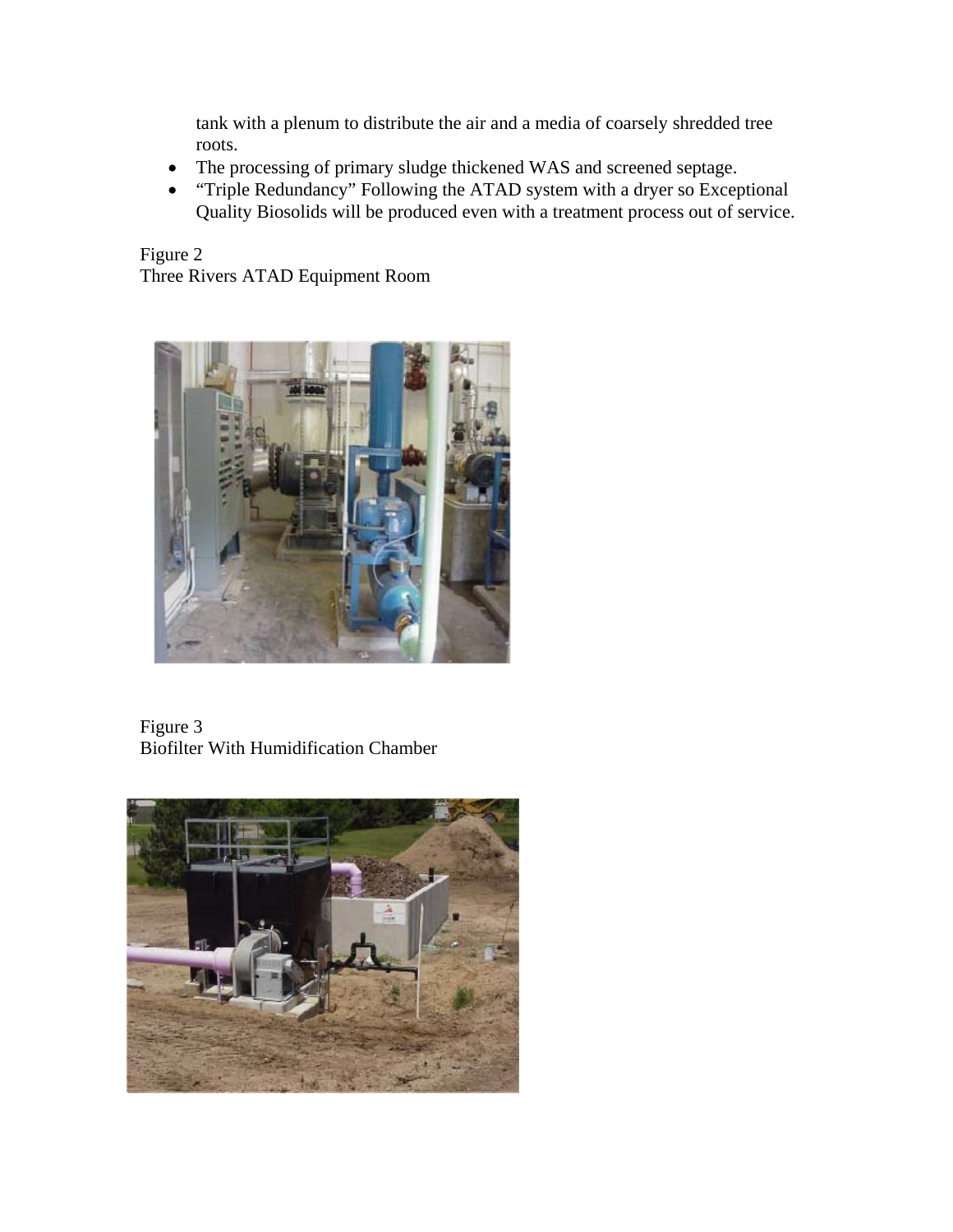#### Problems:

- The former storage tank used as a cool-down/storage tank could not be taken out of service before construction. Draining the tank revealed large cracks that were repaired by epoxy injection.
- The feed solids content was lower than the assumed design, that increased the time required to achieve Class A time and temperature requirements
- The electrical equipment is in the same room as the jet motive and foam pumps. The foam control pump sprung a leak and soaked a variable frequency drive, rendering the VFD inoperable for a time.
- The PLC algorithm that controlled solids wasting from the ATAD reactor to the storage tank was unnecessarily complex. The program would hiccup and waste an excessive volume of hot ATAD biosolids, making temperature and process control difficult. Some real world adjustment was required.
- The storage tank was intermittently thermophilic. Thermophilic conditions caused higher polymer doses.
- The municipal water used in the biofilter humidification chamber is fairly hard (350 ppm). The calcium precipitated out of solution in the humidification chamber and caused stalactites to grow in the chamber, fouling the spray bar. Ferric Chloride was added to the humidification water to prevent precipitation.

#### Results

Over the first 3 years operation the Three Rivers ATAD produced 45% total solids (TS) reduction, 55% volatile solids (VS) reduction at feed solids flows in excess of design, and feed solids that were significantly below the assumed design concentration. Centrifuge cake solids are 25% concentration. The cake solids are given away to a local farmer.

Figure 4

Design vs. Actual Feed Solids

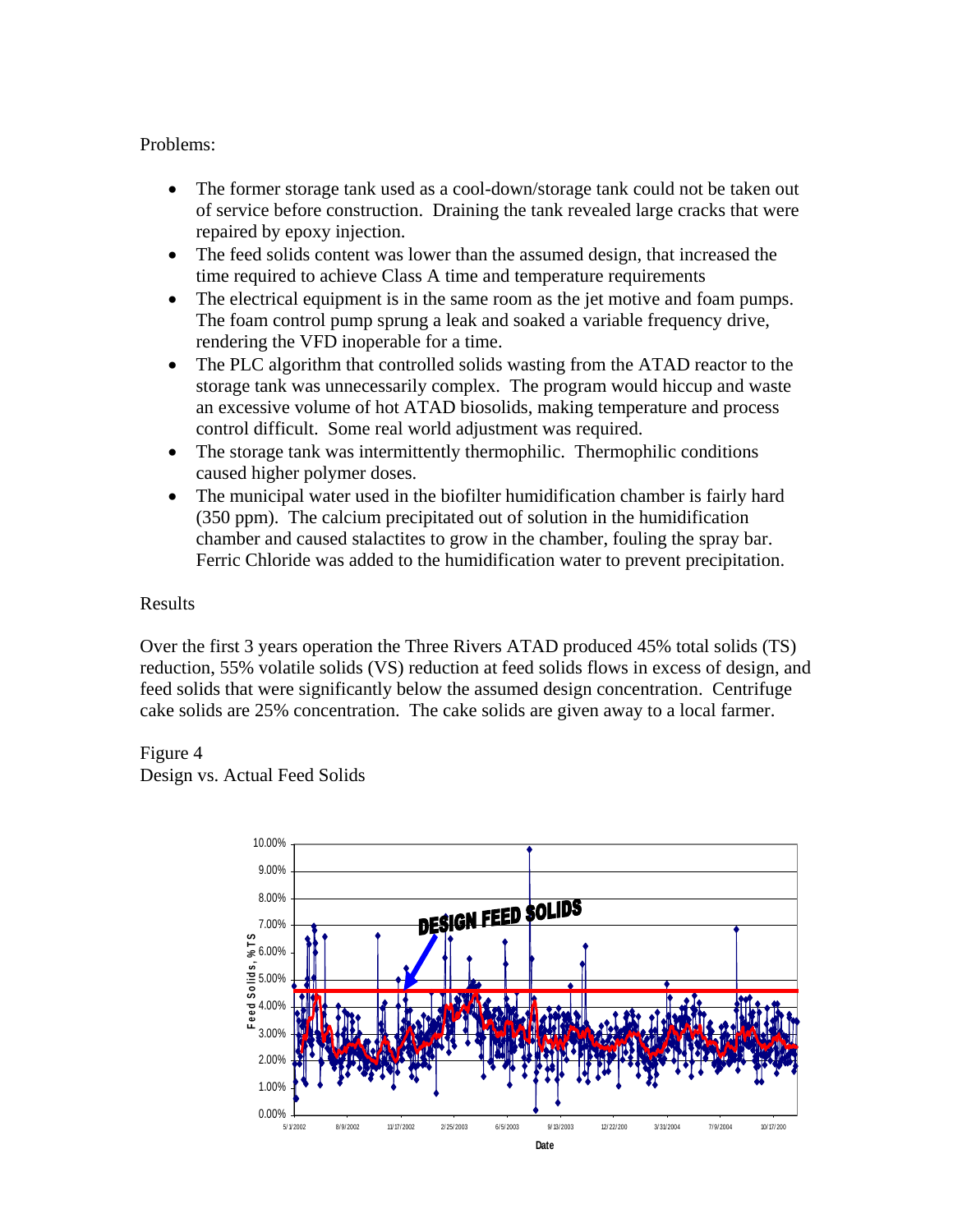Figure 5 Design vs. Actual Biosolids Feed Flow



**Yorkville, Illinois (2 TPD)**. Yorkville was the second municipal ATAD installation. Selection of the ATAD system by Yorkville was driven not by the need for Class A biosolids, but for biosolids volume reduction and a compact design. The Yorkville WWTP was expanded from 1 MGD to 3.6 MGD on a small site. The plant was using aerobic digestion for biosolids stabilization. The digested biosolids were centrifuged to about 16% TS concentration and then landfilled. The ATAD system was installed because it could digest gravity-belt thickened biosolids in a relatively small volume.

Yorkville was the first site to have a simultaneous nitrification-denitrification reactor (SNDR) In the SNDR the hot (up to 160 F) ATAD biosolids are cooled to 95 F and operated in a nitrification/denitrification mode. The SNDR provides additional solids reduction and improves biosolids dewaterability. Innovations

- Splashcones<sup>TM</sup> for foam control (Figure 6). The Splashcone is a cone suspended from the ATAD roof. Biosolids are recirculated from the ATAD reactor and piped to the splashcones. The cone disperses the biosolids around it, and the biosolids "beat down" the foam layer, controlling foam depth.
- First simultaneous nitrification-denitrification reactor (SNDR), where the contents of the cool-down tank are cooled by a heat exchanger (Figure 7)
- $\bullet$
- Cast in place concrete covers with pillars for support.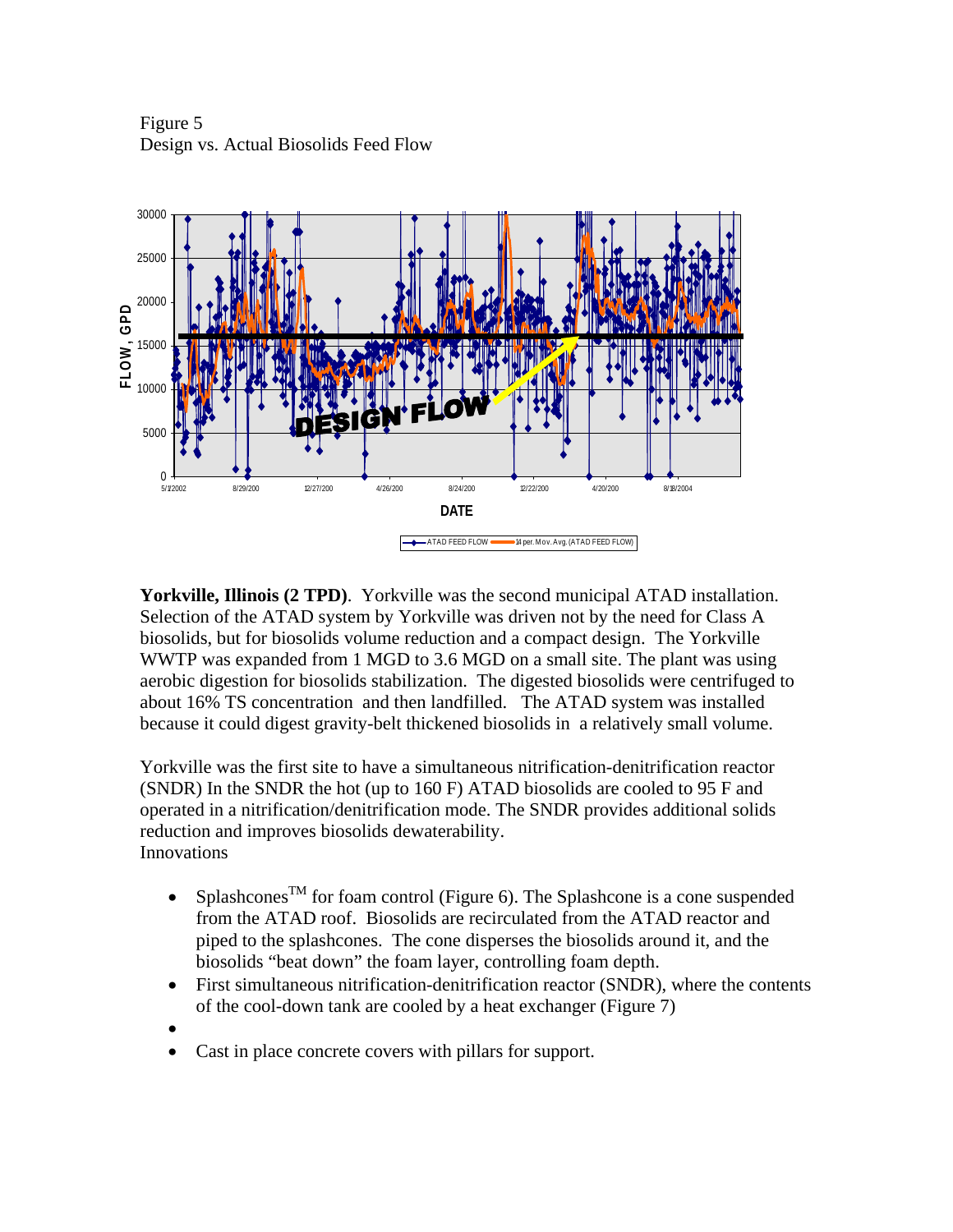Figure 6 Splashcones For Foam Control



Figure 7 Yorkville IL Cold Water/Biosolids SNDR Heat Exchanger

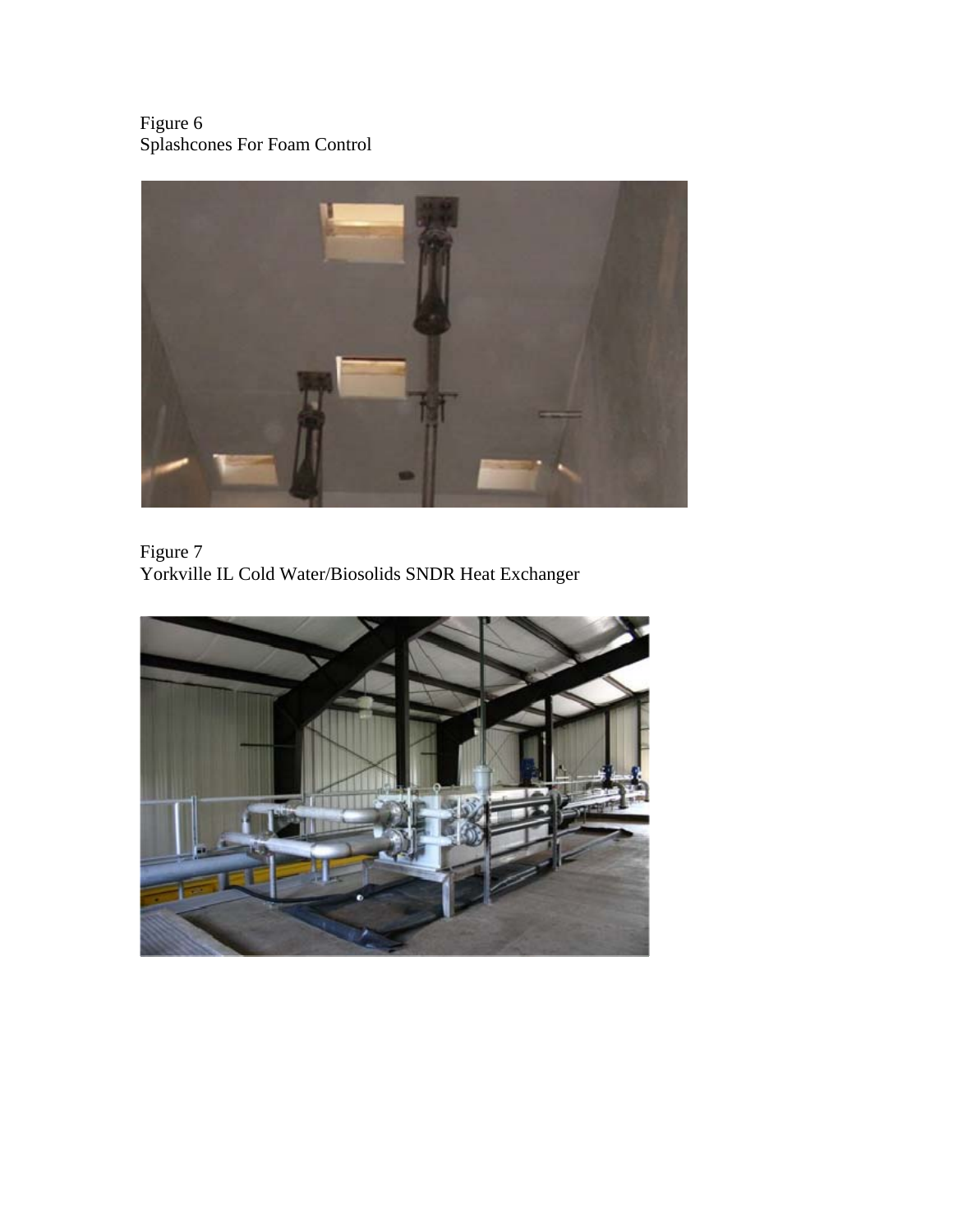#### Problems

 Higher polymer and coagulant (alum) doses until heat exchanger installed to convert the "cool-down tank" to a SNDR.

### Results

At Yorkville, dewatered cake solids increased from 22% to 28-30% concentration, and the polymer dose decreased by 50%. The TS reduction improved from essentially 0% with aerobic digestion to 50% TS reduction with the ATAD. The Yorkville biosolids cake has been certified as compost by a compost-testing laboratory.

## **Bowling Green Ohio (8 TPD).**

The Bowling Green WWTP is a 10 MGD primary/advanced secondary treatment plant. Before the ATAD system installation primary and secondary solids were aerobically digested and land applied as class B biosolids on city-owned farmland less than 2 miles from the plant. Biosolids were dewatered biosolids when the digesters were full and biosolids could not be applied. The existing aerobic digesters did not perform well (29% TS reduction), created odors and foaming(especially in the spring after the biomass had been in stasis during the winter), and during cold weather ice rafts formed on the surface. Two new ATAD reactors were built, and the four 350,000 gallon existing digesters were converted into a nitrification/denitrification reactor and liquid storage. The nitrification/denitirfication reactor and the storage tanks use jet aeration like the ATAD reactors.

#### Innovations

- First continuously fed ATAD. Bowling Green has 2 ATAD reactors fed continuously on alternate days. This design eliminated the need for batch feeding and simplified operation
- First plant to treat co-settled primary and secondary biosolids
- First system with open-topped liquid storage of stabilized biosolids (Figure 8)
- First passive heat exchanger (a sludge to air radiator)
- First plant to supernate
- Use of powdered Bentonite as a coagulant
- First use of a shared air supply with the aeration tanks.
- First liquid land application (now abandoned)
- Removable aluminum covers on a portion of the ATAD reactors to allow removal for easier cleaning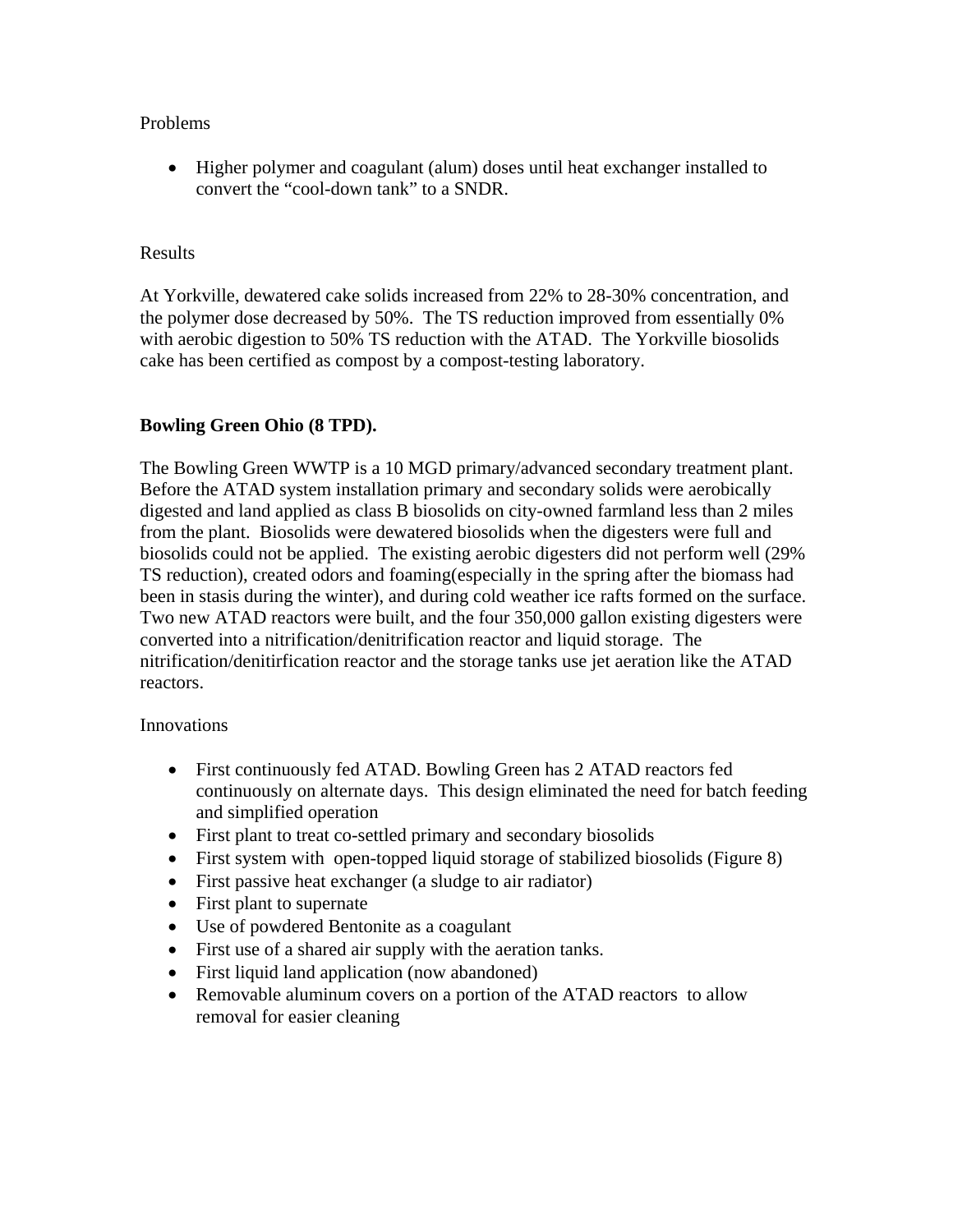Figure 8 Liquid Aeration/Storage Tank



#### Problems

- Aluminum covers caused excessive heat loss during cold weather.
- The aluminum covers failed the infiltration test. The solution was to seal the covers, making them harder to take apart for cleaning. (Figure 9)
- The non-potable water (NPW) used to cool the SNDR is plant effluent that is not disinfected. The NPW allowed iron-loving bacteria to colonize the ductile iron heat exchanger, fouling and pitting the heat exchanger. The fouled heat exchanger did not cool the SNDR tank, and the temperature rose above the target of 95 F. Nitrification ceased at a tank temperature of 109 F. The heat exchanger was replaced with one made from stainless steel and the tank was again functional.
- The passive heat exchanger was not protected initially from the sun, and served as a biosolids heater instead of a biosolids cooler on sunny days. A sunshade was installed to correct the problem (Figure 10)
- Grit accumulation in the ATAD reactors required that each reactor be taken out of service and the grit removed. Grit removal was also a problem with the aerobic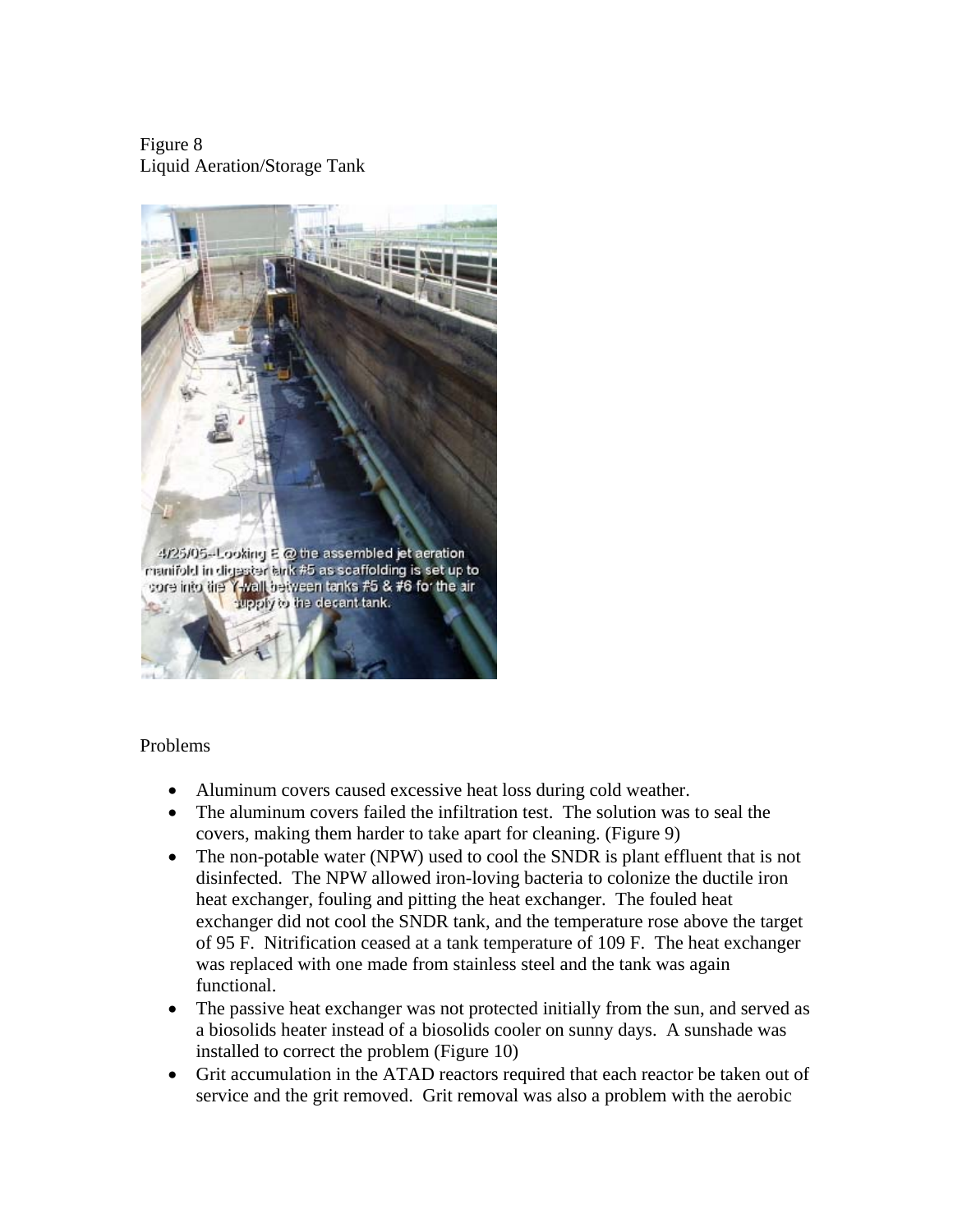digesters. The aerobic digesters accumulated grit deposits of approximately 3 feet every 4 years, It was thought that the jet aeration in the ATAD reactors would keep the grit suspended and cleaning would not be required. After needing to be cleaned within the first year of operation, the reactors have now run for 4 years without being cleaned...

- There were 2 "foam-over" events caused by manual operation of transfer pumps. One foam-over reached the "waters of the State" and caused a small tempest with the Ohio Environmental Protection Agency.
- There are, at times, difficulties obtaining sufficient air to the ATAD reactors from the common aeration supply. The cause of this is unknown at this time. The primary blower, a high-efficiency single vane centrifugal blower, has sufficient capacity and pressure according to design assumptions. Part of the problem may be the low air flow (approximately 2,000 SCFM) and long pipe run (almost 900 feet) from the central blower building to the ATAD reactors.

Figure 9 Infiltration Testing

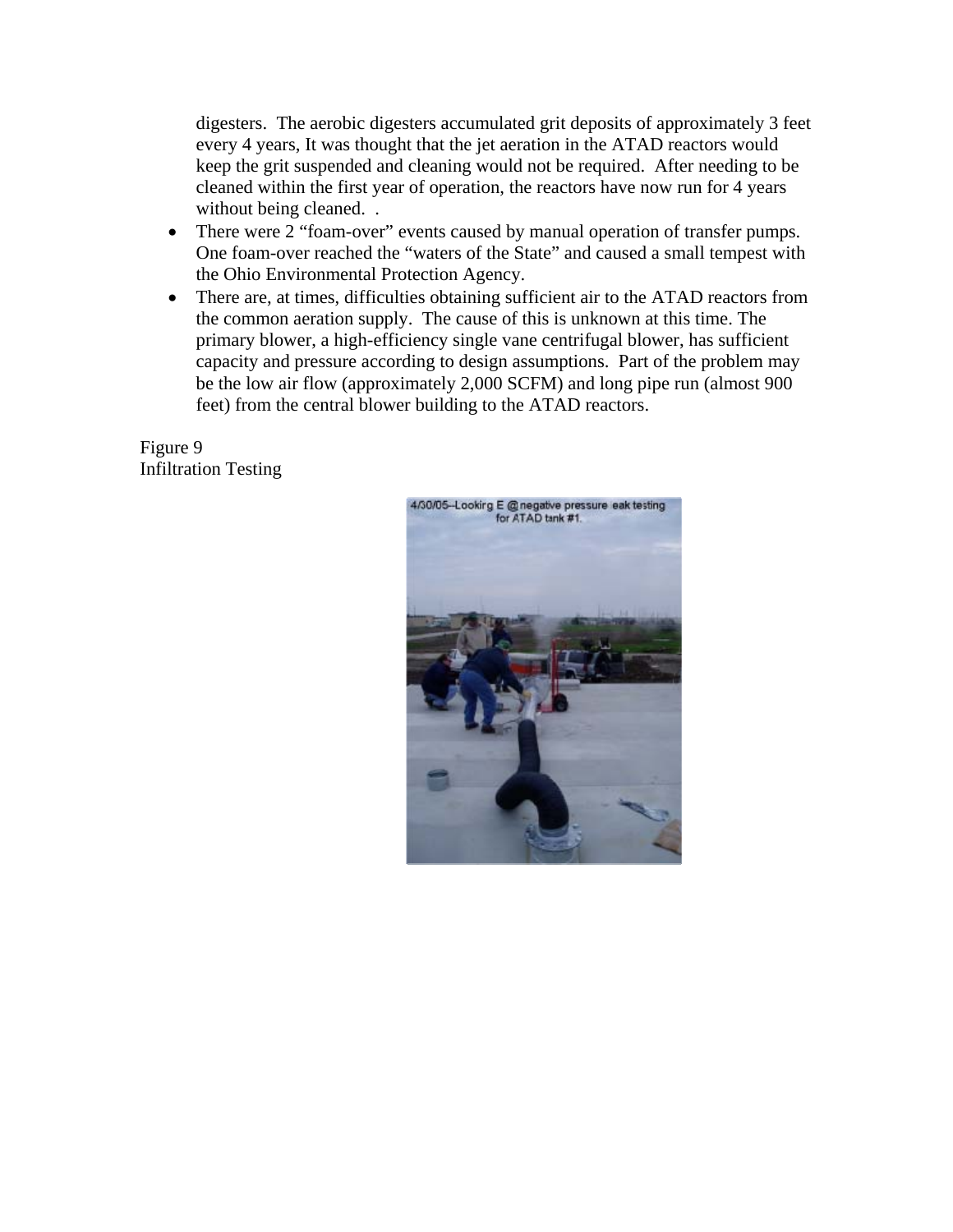Figure 10 Passive Radiator with Sun Screen



#### Results

In 2005, the ATAD system produced total solids reductions of 65% and volatile solids reduction of 72% by mass balance. In 2008 the ATAD produced 61% TS reduction and 72% VS reduction showing consistent, long-term performance.

The ATAD system has a much reduced power demand compared to the previous aerobic digester system. With aerobic digestion and coarse-bubble diffusers, digestion required approximately 15,000 scfm of air and 900 blower horsepower. The ATAD system requires approximately 2,000 scfm of air and and 450 horsepower for the blower energy and jet motive pumps. In 2005 the City of Bowling Green saved approximately \$150,000 in power cost based on an electric unit cost of \$0.035/kilowatt hour. The Bowling Green electric rate will soon increase to \$.06/kWH and save approximately \$250,000/yr. Compared to aerobic digestion.

Supernating the biosolids storage tanks became possible after one year. The addition of powdered Bentonite at a dose of 250 Lbs/350,000 gallons resulted in a fairly clear supernatant and enabled the digested biosolids to be concentrated from 2% TS to 6% TS.

In 2007 Bowling Green abandoned liquid land application and began using the existing centrifuge to dewater all the biosolids and gave the biosolids away to a topsoil blender. Cake solids range from 36%-41%. Polymer dose is approximately 9 Lbs active polymer/dry ton. Producing biosolids cake for topsoil blending reduced the cost of beneficial reuse from approximately \$288/dry ton to \$80/dry ton. Cost analyzed included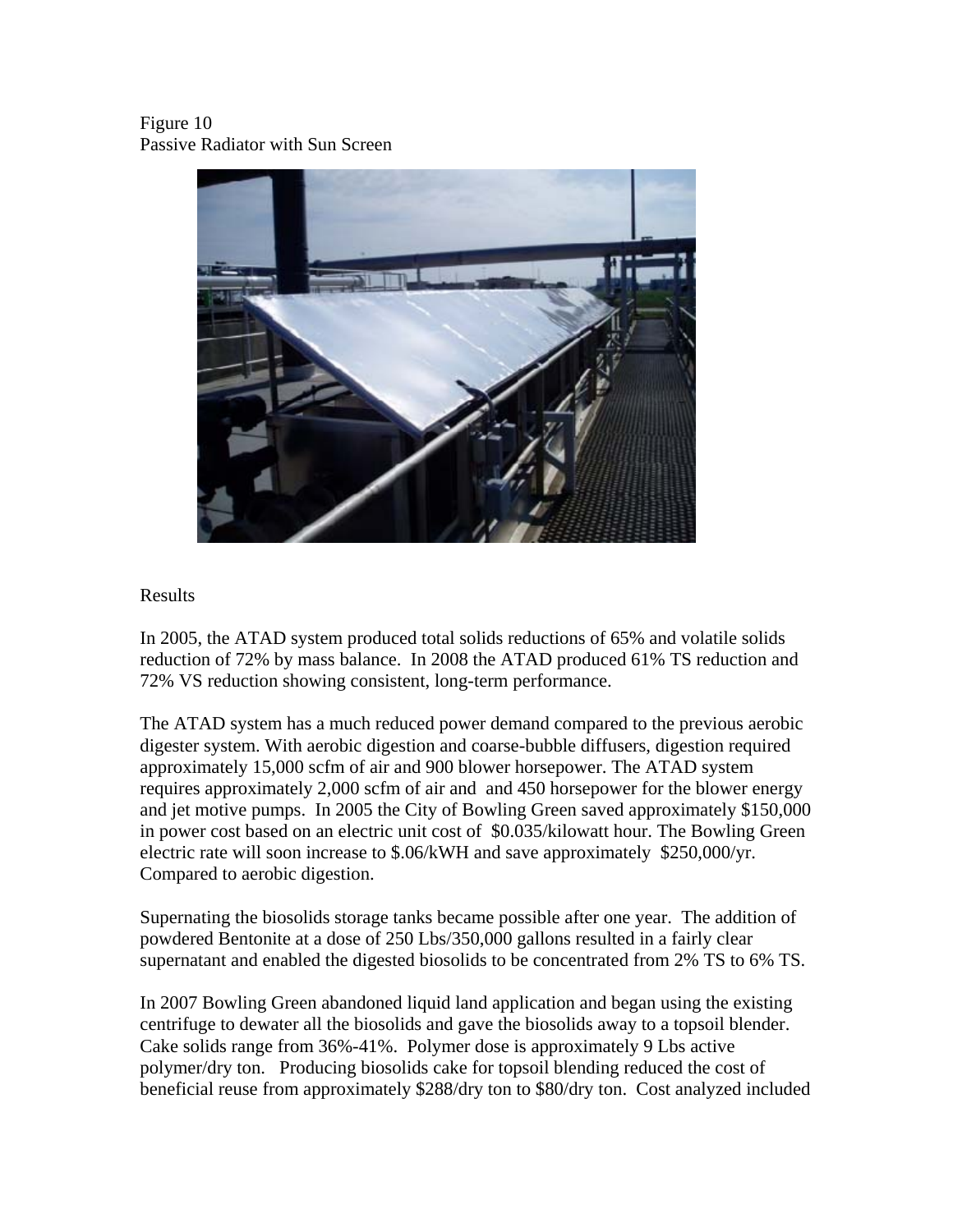the cost of equipment leasing, diesel fuel, electricity, chemical labor and repair. The reduction in application costs is approximately \$120,000/yr.

**Morehead, Kentucky (3 TPD).** This plant was installed as part of a total plant improvement project. The failing anaerobic digesters were converted to ATAD reactors (Figure 11). The feed solids for the ATAD are co-settled primary and WAS

Innovations

First poured-in-place ATAD reactor concrete cover

Problems

• Low feed solids concentration  $(2-3\%)$ 

Figure 11 Morehead KY ATAD With Poured-In Place Covers



Results

Detailed operating data from the Morehead WWTP are not available. The superintendent reports that the ATAD system reduced the volume of biosolids applied to land by 60% and belt filter press cake solids increased from 15% to 21%. The elimination of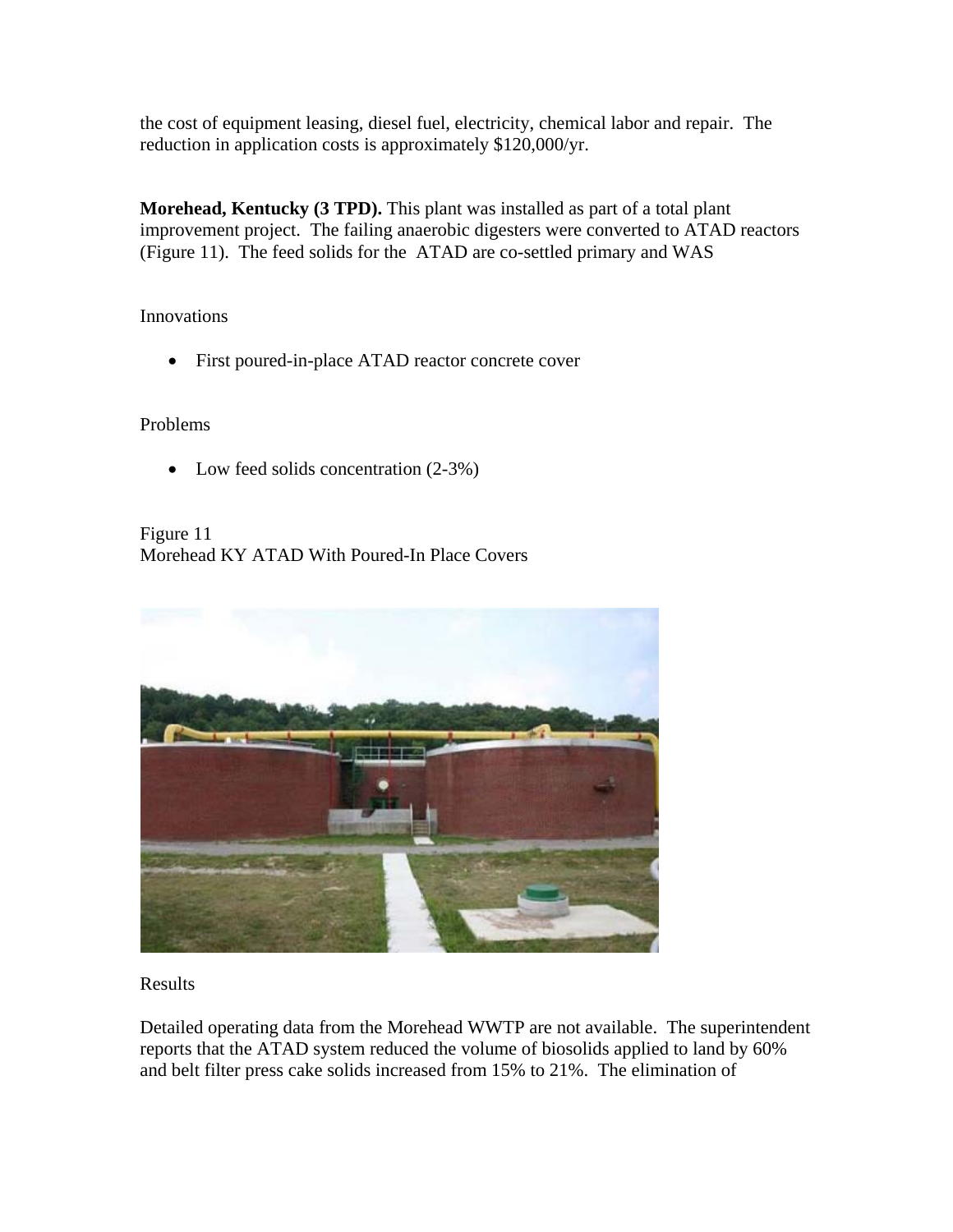anaerobic digester supernatant recycle back to the plant decreased the secondary treatment BOD load to the point that the new aeration blowers are now oversized.

**Delphos OH (4.5 TPD) (Figure 12).** The Delphos WWTP is a 3 MGD membrane bioreactor (MBR) plant. This plant replaced the old and overloaded trickling filter plant with anaerobic digesters that was adjacent the city park. The feed solids to the ATAD system are 100% WAS with an MCRT from the MBR plant of at least 25 days. The WAS is thickened using a combination gravity belt thickener/belt filter press (GBT/BFP) The ATAD incorporates advances from the earlier ATAD installations, including a cold water/biosolids heat exchanger, a passive heat exchanger and an SNDR. Stabilized biosolids are dewatered with the BFP. The dewatered cake is stored in the dewatered solids storage building and given away to local farmers. The farmers truck the biosolids to their farms at no cost to the City. Alum is used as a coagulant for the BFP.

Innovations

- First ATAD system to stabilize MBR biosolids
- First ATAD system where farmers remove biosolids cake at no cost to the City.
- Heat exchanger placed on solids transfer line instead of on SNDR sidestream line.

### Problems

• None reported

Figure 12 Delphos OH ATAD equipment gallery

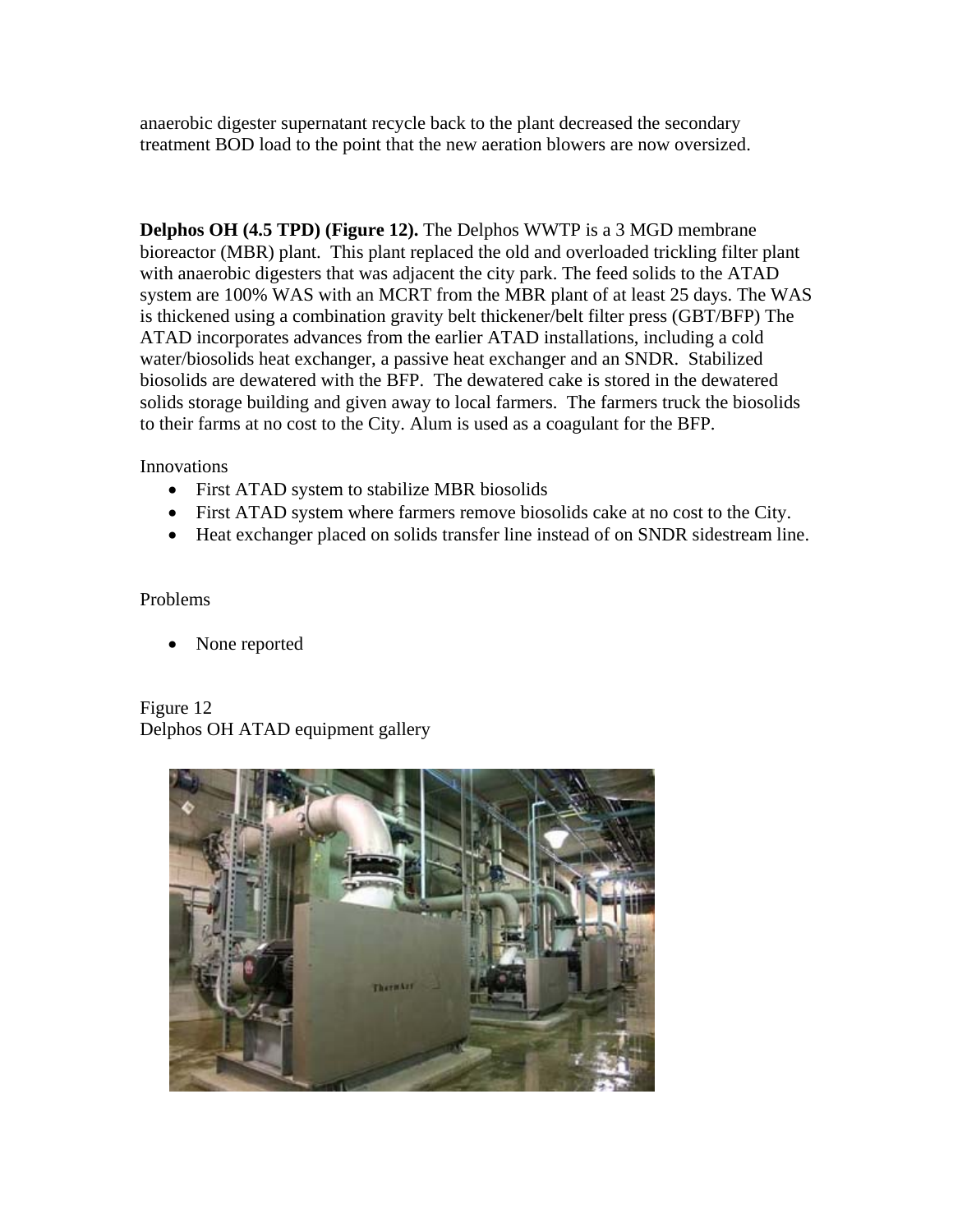### Results

The Delphos ATAD has performed better than expected. Even though the WAS is from a long MCRT MBR, the VS reduction is 63%. The biosolids cake ranges in dryness from 22% to 26% TS concentration. The old WWTP biosolids did not reliably meet class B standards and were trucked to a lagoon and mixed with other materials by a septic hauler at \$.09/gallon. The ATAD biosolids giveaway program reduced biosolids reuse costs by \$173,000/yr over the old, non-class B biosolids.

**Heart of the Valley, Wisconsin (11 TPD).** This ATAD was installed as part of an innovative plant upgrade. The treatment plant was completely reconfigured from a plant with primary treatment followed by a pure oxygen UNOX plant with anaerobic digestion to a primary/secondary plant with Actiflo ballasted flocculation for primary treatment and a Biostyr biological aerated filter (BAF) secondary treatment process.

Innovations

- Treats Actiflo primary solids and Biostyr secondary solids
- First unaerated liquid storage
- First use of an existing anaerobic digester fixed cover as an ATAD cover
- Passive radiator abandoned

Figure 13 Heart of the Valley ATAD

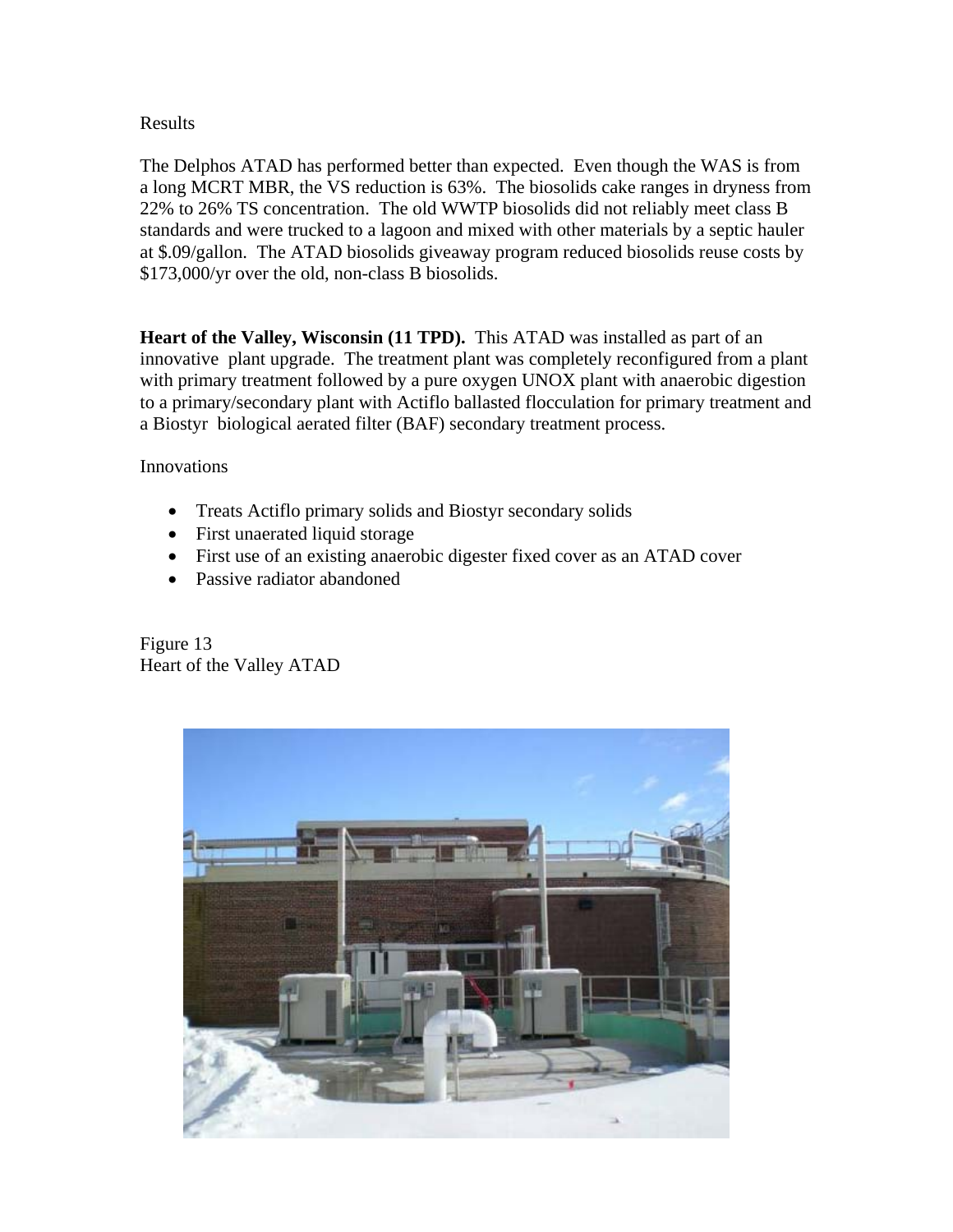#### Problems

• None reported

### Results

The ATAD system has performed well at Heart of the Valley WWTP, with a 56% TS reduction, 63% VS reduction, and supernating for biosolids volume reduction. The digested biosolids are stored in unaerated storage tanks and land applied as liquid. The increased solids reduction and digested biosolids concentration by decanting has reduced the biosolids hauling cost by \$150,000/yr.

**Marshall, Minnesota (6 TPD)**. The Marshall MN WWTF is a 2 MGD WWTP, but has a large influent organic load from a food processor (Cargill). The ATAD system treats co-settled primary and WAS. This installation was designed to replace failing anaerobic digester equipment Figure 14 and 15).

### Innovations

 Eliminated cold water/biosolids heat exchanger and replaced it with a "cooling tower" under the SNDR cover. Ambient air is drawn through the headspace to cool the hot biosolids that are sprayed into the headspace, eliminating the need for the water/biosolids heat exchanger. Experience at other plants had shown that the water/biosolids heat exchanger was inefficient because the difference in temperature between the cold (sometimes not so cold) water and the biosolids was insufficient for effective exchange of heat. This evaporative cooling or 'swamp cooler" has proven to be a more effective means to cool the biosolids and simplifies the design, construction and operation of the SNDR.

## Problems

• Low feed solids concentration  $(3-3.5%)$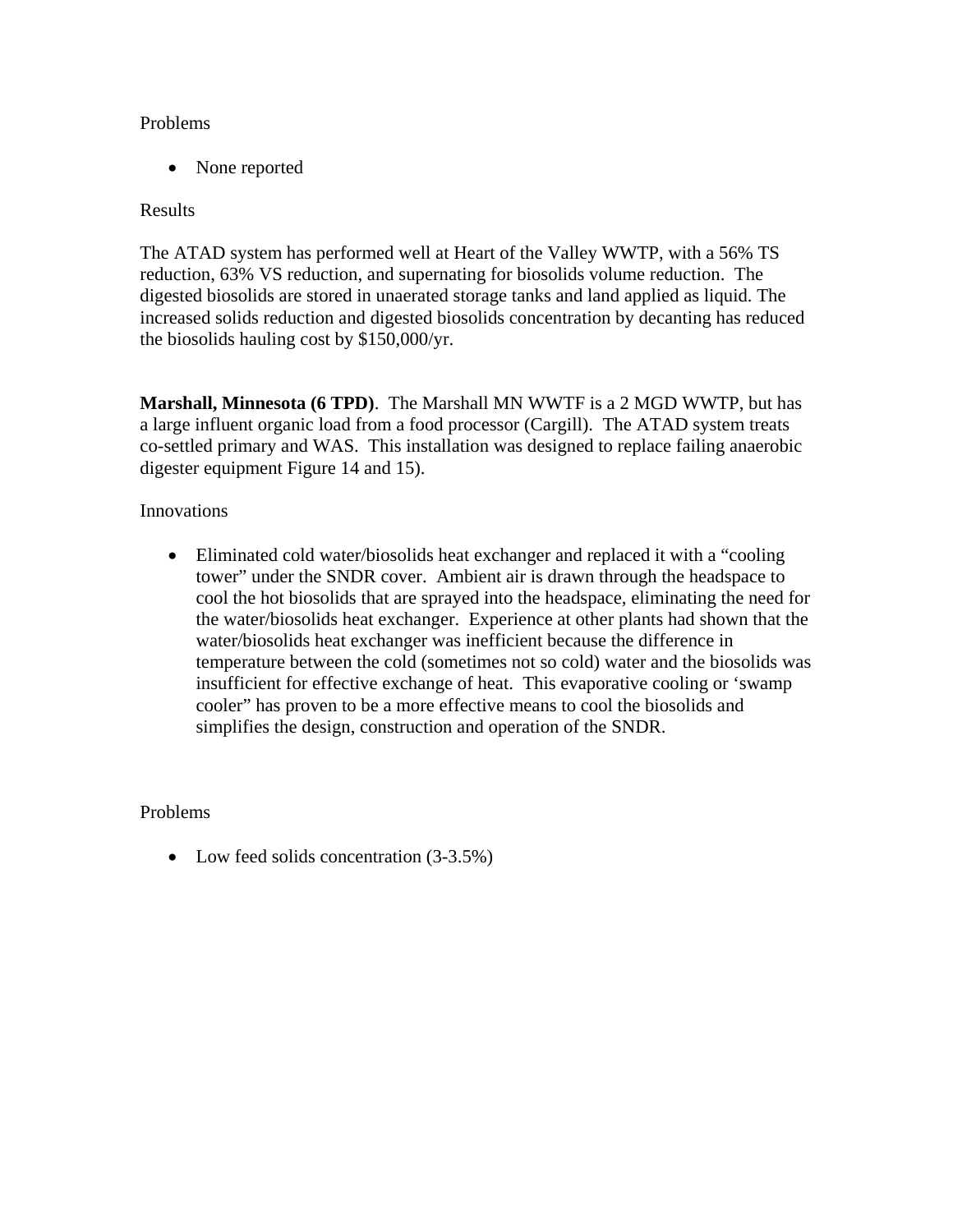## Figure 14 Marshall MN ATAD With Concrete Cover



#### Results

The Marshall MN ATAD shows 60% TS reduction, and at least 65% VS reduction. After a year of operation a supernating culture developed, and the digested biosolids can be decanted to appromately 5% TS concentration, compared to 2.5% TS for the old anaerobic digesters. The combination of better solids reduction and thicker solids concentration reduces the volume of biosolids to be land applied by 67% compared to the old anaerobic digesters. ATAD supernatant has a TS content of approximately 5,000 mg/L (0.5%), which is typical for good anaerobic digester supernatant. The plant superintendent reports that the supernatant ammonia concentration is less than 100 mg/L. The City of Marshall WWTF receives \$75/acre from the farmers for biosolids application based on the fertilizer value.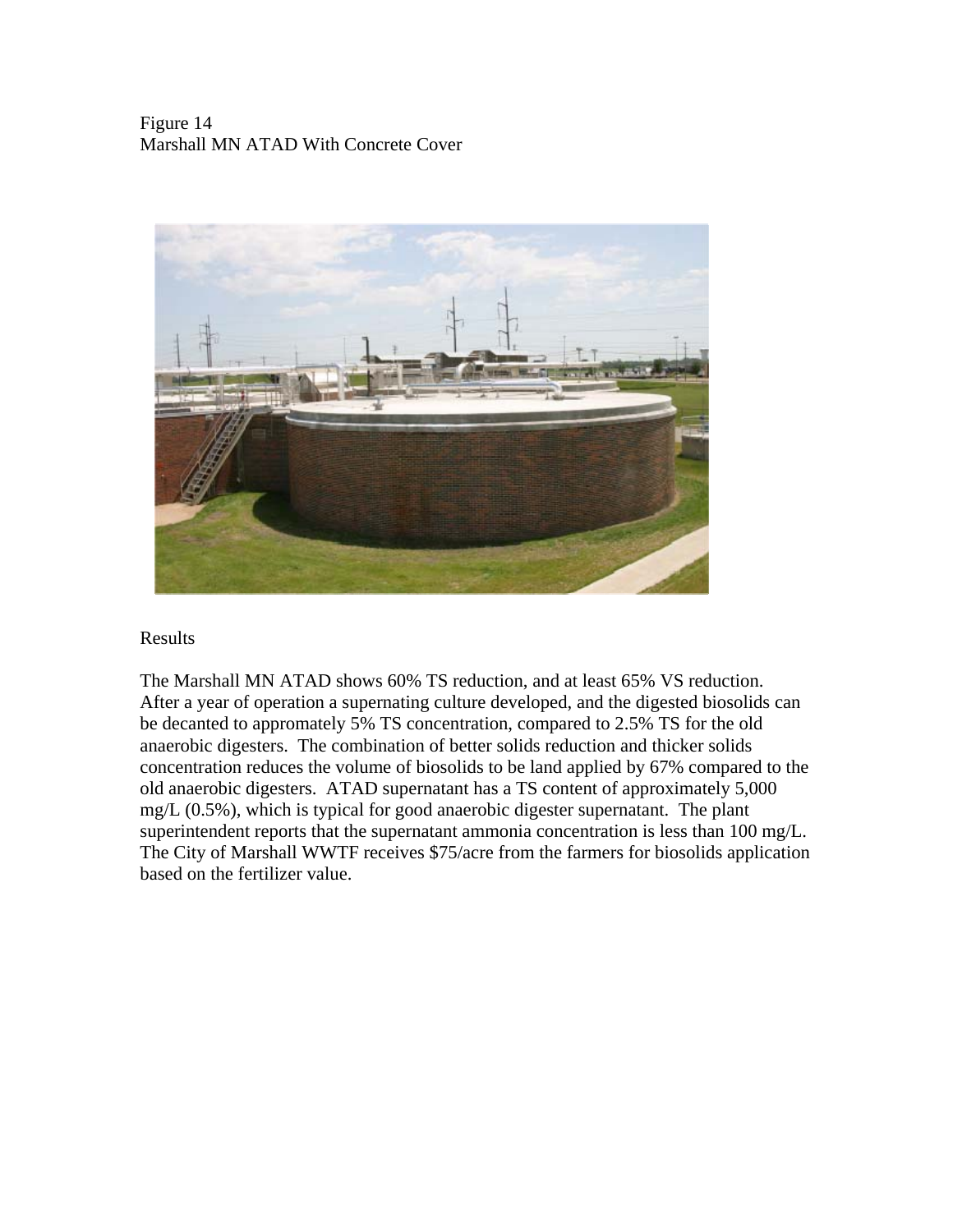Figure 15 Equipment Gallery



# **DISCUSSION**

A summary of ATAD performance for the municipal plants is shown in Table 3.

Table 3 Municipal Plant Volatile and Total Solids Reduction

| Plant   | Three<br>Rivers | Yorkville   Bowling | Green | Morehead   Delphos |    | Heart of<br>the<br>Valley | Marshall |
|---------|-----------------|---------------------|-------|--------------------|----|---------------------------|----------|
| TS Red. | 45              | 50                  | 6 I   | unknown            | 55 | 56                        | 60       |
| VS Red  | 55              | unknown             | 72    | unknown            | 65 | 63                        | 65       |

Very good reductions for all sites is shown in Table 3 and exceptional TS and VS removals at Bowling Green, Marshall and Heart of the Valley. These 3 plants all process primary and secondary biosolids. Primary solids are more degradable than secondary solids and are assumed to contribute to the superior performance. The good performance at all these plants indicates that the  $2<sup>nd</sup>$  generation ATAD performance should perform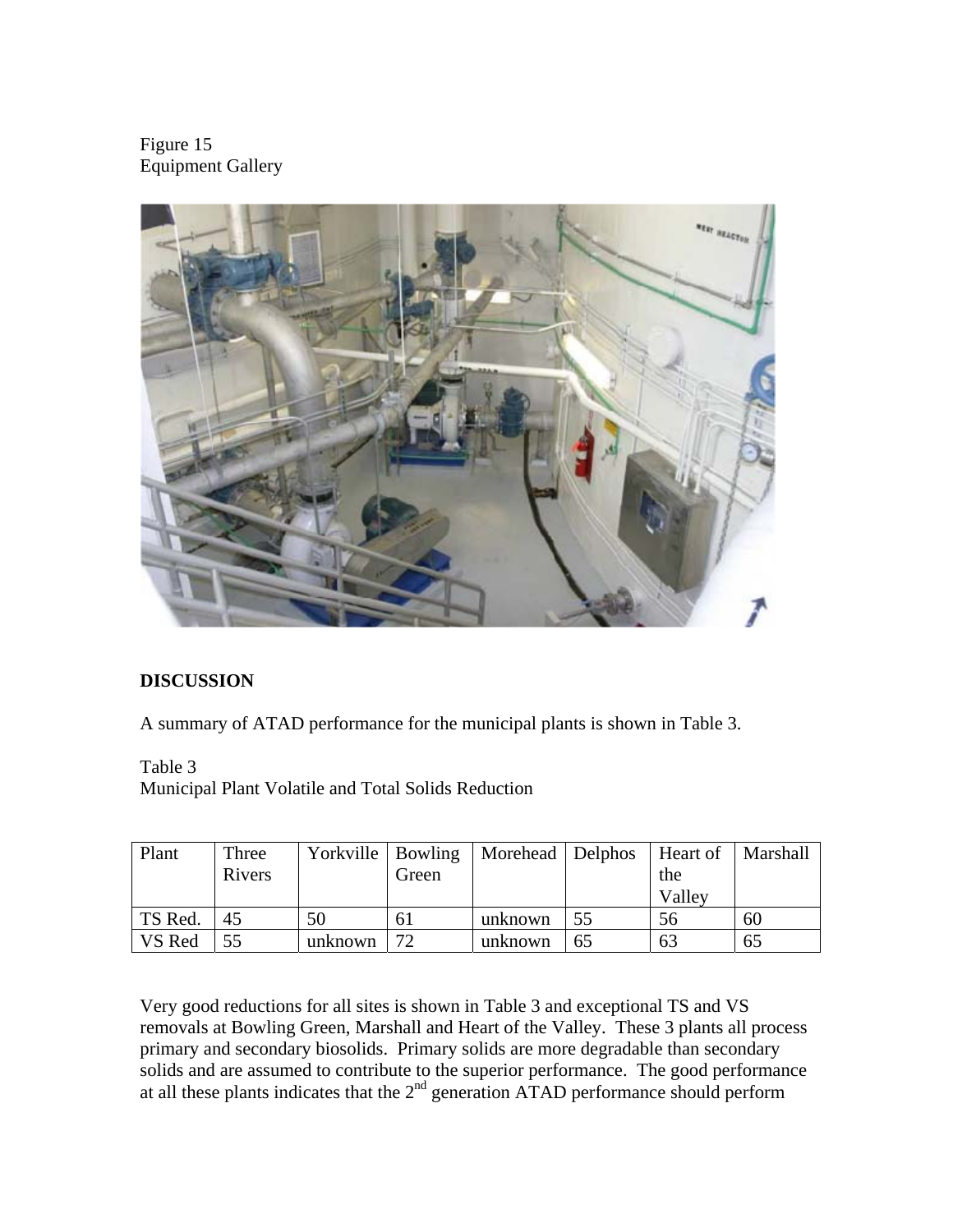well at many plants The ATAD system has worked well on 100% WAS as well, even on MBR waste. The lower reductions at Three Rivers is probably due to very thin feed solids and shorter than desired SRT due to high solids flow. Much of the high flow is due to relatively large volume of septage received (approximately 15,000 – 25,000 gallons per day).

A pleasant surprise has been the ATAD system performance at low feed solids. Morehead KY and Marshall have relatively low feed solids concentrations near 3% TS. It was originally thought that feed solids needed to be 4 to 5% TS. Both these facilities have been able to maintain high temperatures at low feed solids.

## **What's Going On In The SNDR Reactor?**

Another reason for improved performance for all the ATAD system installations since Three Rivers WWTP installation is the SNDR reactor. Most of the SNDR reactors are programmed to turn the air off and on based on the ph level in the SNDR reactor as is shown in figure 16.

Figure 16 Ph and ORP in Bowling Green SNDR Reactor



The Figure shows the relationship between pH and ORP. Note that the pH and ORP move in opposite directions based on tank aeration. It is interesting to note that the pH rise from dentirification take almost twice as long to occur as the pH drop due to nitrification.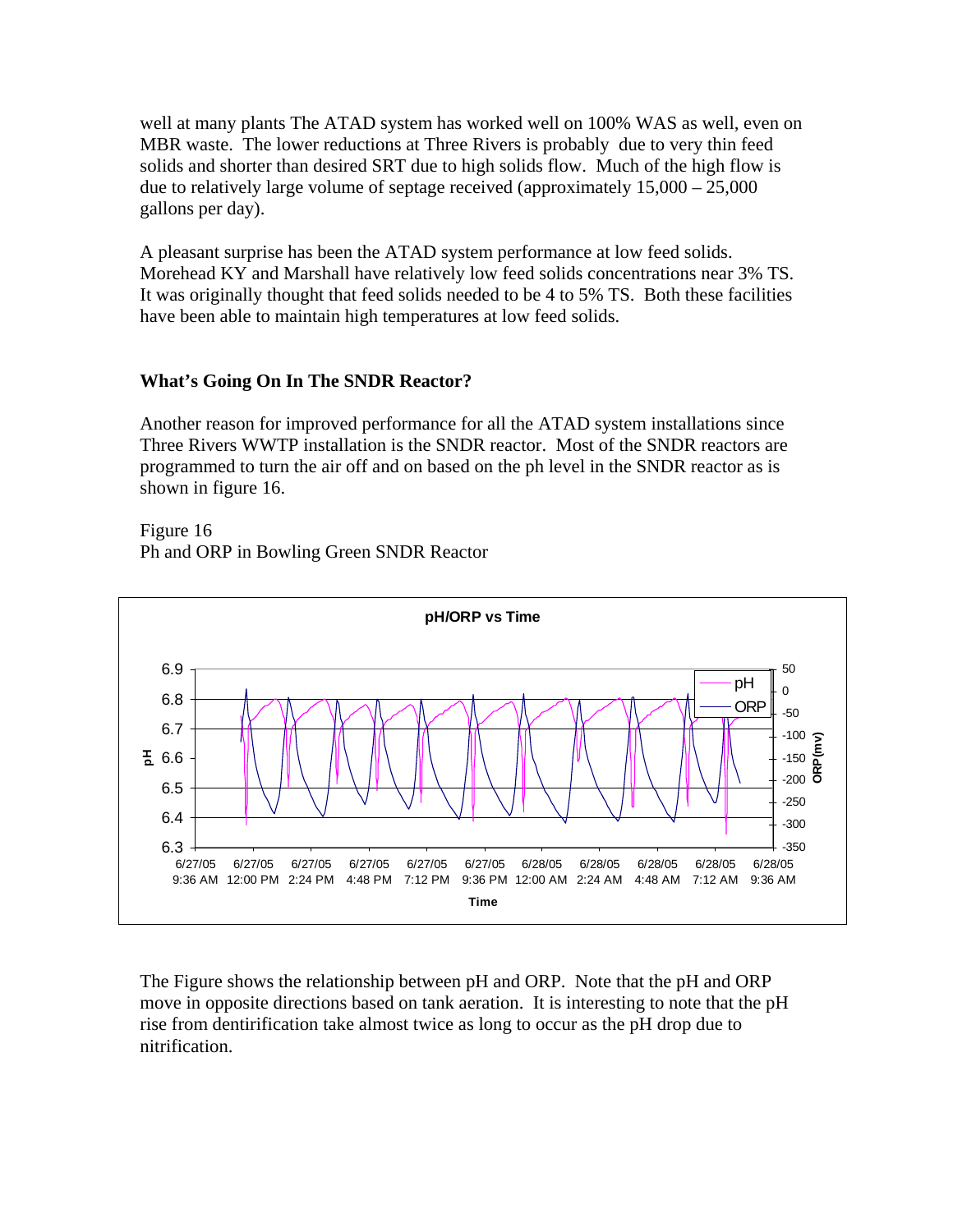Some other aspects of the SNDR can be seen in the Figure 17 as they affect polymer dosing for dewatering.

Figure 17

Soluble COD Reduction Through SNDR And Storage Tanks, Bowling Green WWTP



The figure shows a 65% reduction in soluble COD and ammonia through the SNDR tank at further storage at Bowling Green, OH.

**Why is this important?** Novak, Higgins et. al has shown that thermophilic digested biosolids have high polymer demand for effective dewatering. These high polymer doses correlate with the biopolymers lysed from the cells during thermophilic digestion. Biopolymer concentration in biosolids correlates well with the soluble COD concentration. To reduce polymer dose the biopolymers have to be reduced or coagulated. Iron or aluminum salts often are used to coagulate the biopolymers to reduce polymer dose for dewatering. The SNDR reduces the soluble COD by 65% thereby reducing the biopolymers in the digested biosolids, thereby reducing the polymer dose and potentially eliminating the need for metal salt coagulation.

The ammonia reduction also is an important element in improving dewatering. Polymer dose is affected by the ratio of monovalent cations to divalent cations, with divalent cations being more desirable. By reducing the concentration of monovalent cations by denitrification, the water chemistry for polymer effectiveness is improved.